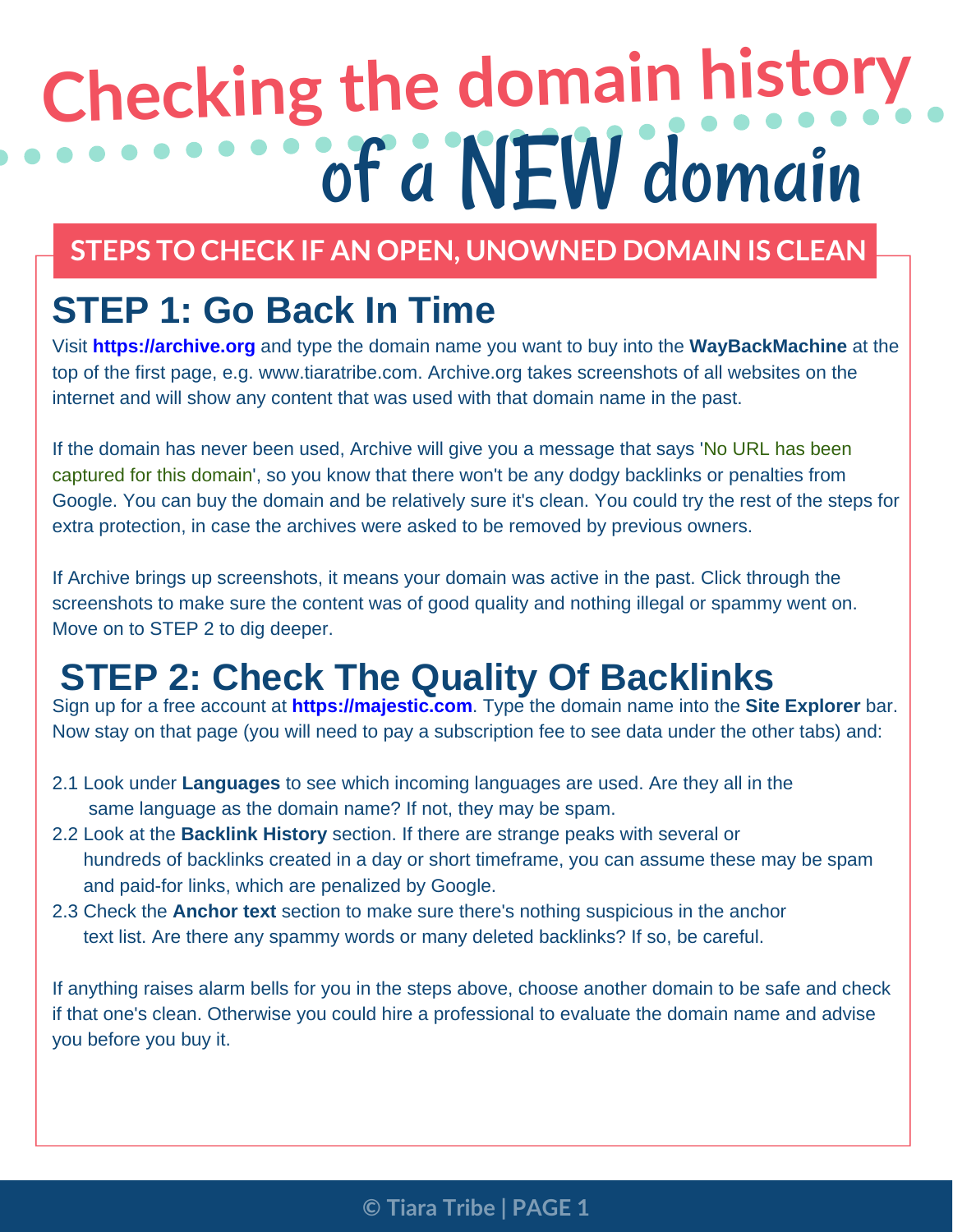# **Checking the domain history** of a domain on sale by owner

**STEPS TO CHECK IF AN OWNED DOMAIN IS CLEAN**

### **STEP 1: Follow The Steps On Page 1**

The steps on the previous page give you a good start. Check the domain on **[Archive.org](https://archive.org)**, to see what content has been used. Do a check in **[Majestic](https://majestic.com)** to see if anything suspicious stands out.

But this domain is for sale by the current owner, which gives you access to even more great data. So it's time to use this!

## **STEP 2: Ask The Seller For Data**

The owner should be willing to share their data with you. If they won't, what are they hiding? Ask for access to their **Webmaster Tools** account, to see if there are any penalties or warnings.

### **STEP 3: Look For Indexed Pages**

Google scans the internet looking for new content. When it finds a new post or page, it **indexes** the content so it can analyze it and send visitors looking for that content. You can check to see which pages from a domain have been indexed.

Simply type **site:DomainName** into Google, to see what pops up. When I do this with site:tiaratribe.com, I can see which pages have been indexed by Google:



**© Tiara Tribe | PAGE 2**